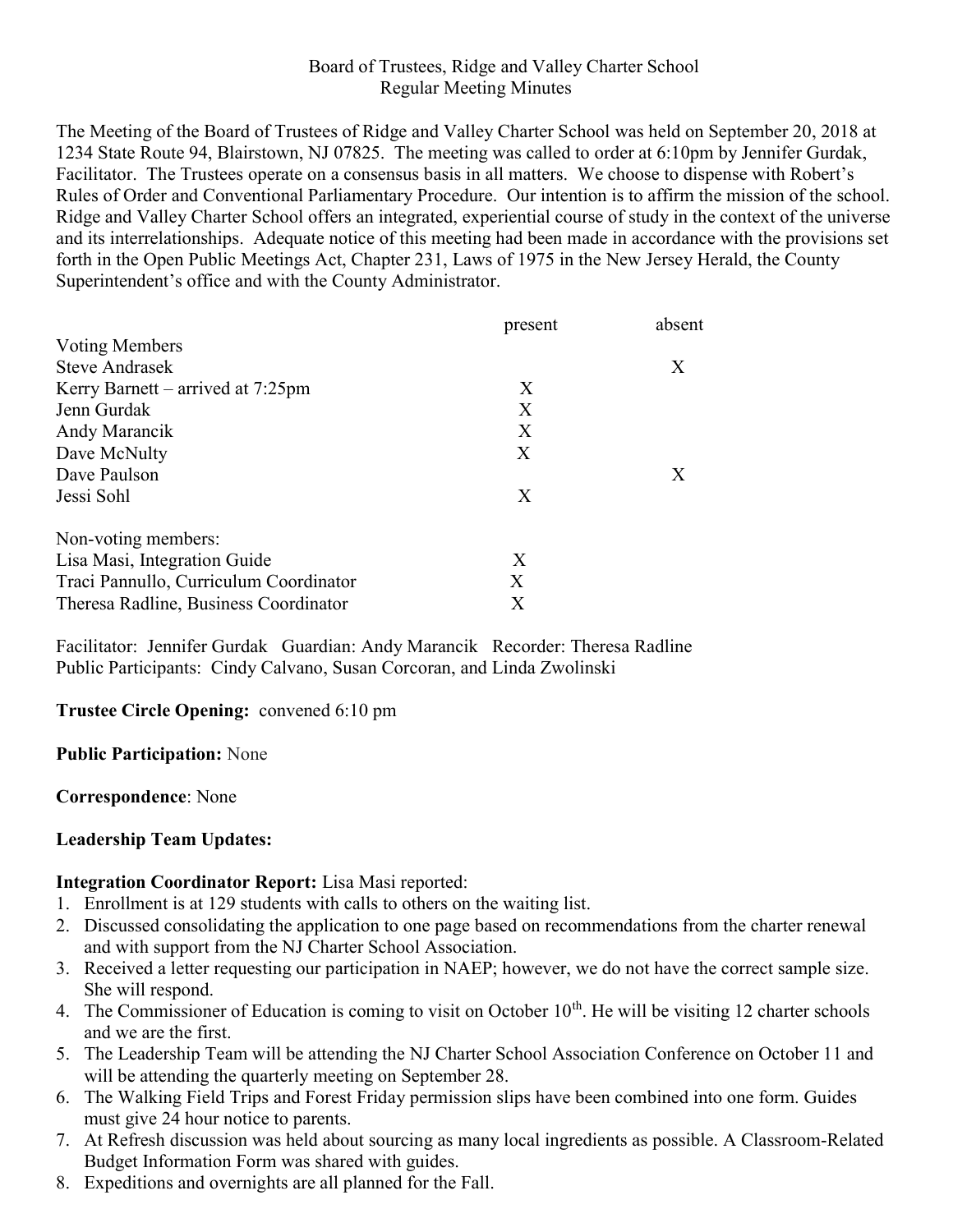- 9. Open House was on September 19. The Fall Equinox Celebration and Birthday Celebrations were combined. Approximately 15 prospective families attended. The condensed Deep Time Journey Network video was shown.
- 10. Lisa attended a professional development with Jessie Krause titled Work that Reconnects by Joanna Macy. It was a great experience to connect with schools across the country and market our school.
- 11. Discussion was held regarding the Resolution Advisory Committee. Names will be brought to the next board meeting.

## Curriculum Coordinator Report: Traci Pannullo reported:

- 1. Professional Development with Christopher Uhl and Jennifer Anderson from Penn State University during Refresh went well. They are eager to receive feedback and discussion was held regarding the possibility of them contributing to a week-long Earth Literacy course.
- 2. Professional Development on September 12 showcased the Century Link Tech Grant purchases. Items were displayed and guides were informed on the proper usage of each. Nature journals were provided. Guides went out on the land and used the equipment as well as their journals. October's professional development will be more focused on nature journaling.
- 3. Back to School Night Professional Developments focused on the new iReady assessment. The assessment is all online and is adaptive. The data is comprehensive.
- 4. Two guides signed up for a 10 week online course titled "Sustainability in the Art Studio".
- 5. A Galaxy student is working 2 grade levels ahead in Math. The student is taking "Geometry Honors" with Educere. This will be accepted by the local school district. The Educere representative met with Traci and the student. The student is very excited and is doing very well in the course.
- 6. Deep Time Journey Network sent a plaque and a check for the award we received.

# Business Coordinator Report: Theresa Radline reported:

- Approval of the August 16, 2018 minutes, with corrections.
- Resolution 9.20.18.a To approve payment of bills in the amount of \$232,526.93 which includes payroll. Approved unanimously.
- Resolution 9.20.18.b To approve the Board Secretary and Treasurers' Reports for June (Audit Final Revision), July and August, 2018 and to certify that no major account or fund has been over expended and to confirm that sufficient funds are available to meet the school's financial obligations for the remainder of the year. Approved unanimously.
- Resolution 9.20.18.c To approve the 2018-2019 Safety Team members of Susan Corcoran, Lisa Masi, Kris Kelleher, and Donna Usinowicz. Approved unanimously.
- Resolution 9.20.18.d To approve Guide Sundae Younkers as an I&RS Team Member for the 2018-2019 school year in the amount of \$531 for 10 months. Approved unanimously.
- Resolution 9.20.18.e To accept the Rural Education Achievement Program (REAP) grant award in the amount of \$22,968.00. Approved unanimously.
- Resolution 9.20.18.f To withdraw \$50.00 for the Petty Cash Fund for the 2018-2019 school year. Approved unanimously.
- 1. She also reported that we will be switching the phone and internet services over to Service Electric. She is very grateful for the support of the Leadership Team and Trustees.
- 2. Safety Plan updates are being made and will be shared when finalized.
- 3. We are switching over to a greener payroll with R&L and will have all employees on direct deposit.

# Committee Reports:

Parent: Meeting was held on September 12. There were about 12 people in attendance. Core values, teacher lists, and gear swap were discussed. Gear sale requests were made for different colors, car decals and beach towels.